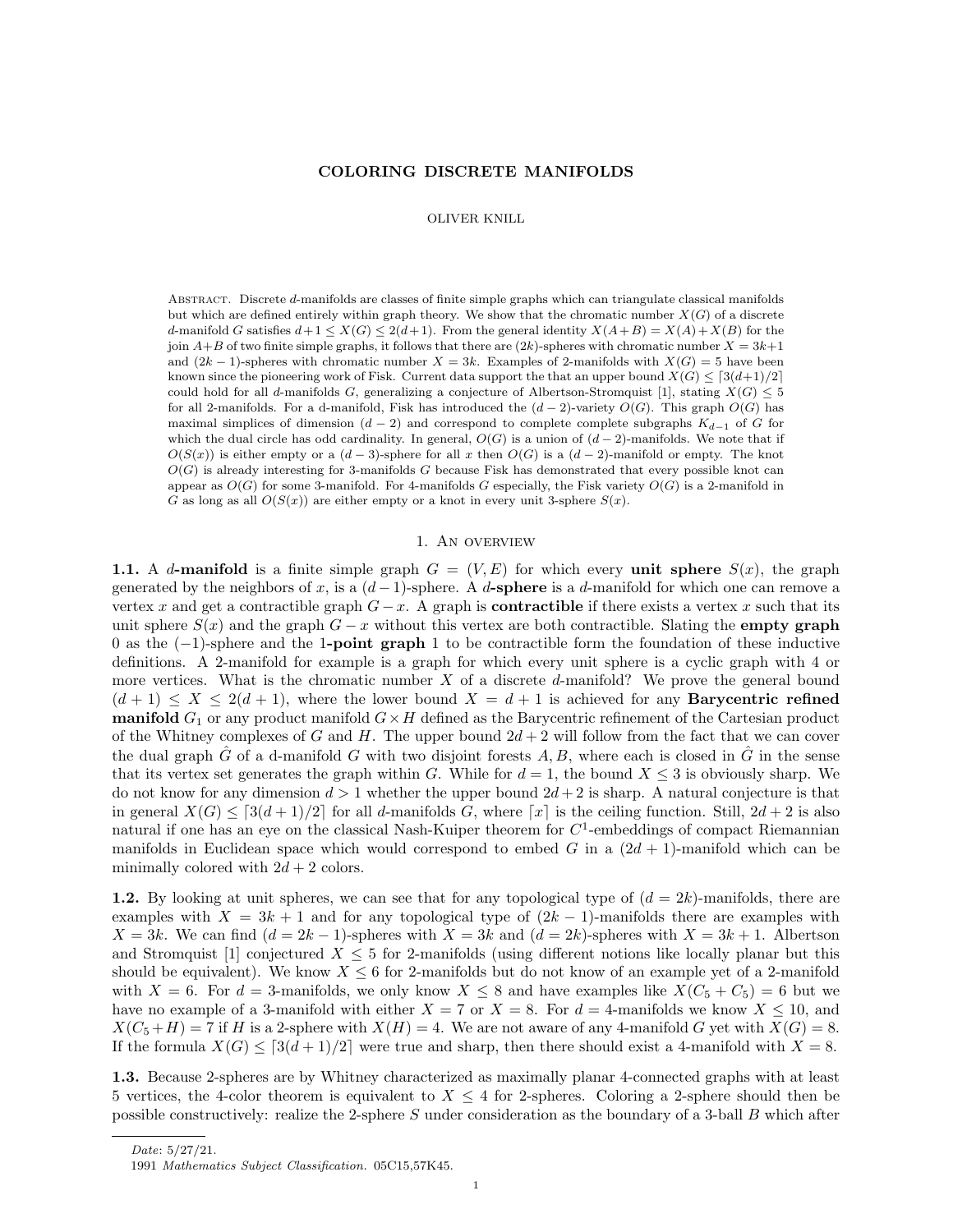

FIGURE 1. This figure gives an overview of the chromatic number problem for d-manifolds. This coloring problem is a graph theoretical question. Open problems are to exclude  $X = 6$ for 2-manifolds, to see whether  $X = 7$  is possible for 3-manifolds and to find a 4-manifold with  $X = 8$ .

a sequence of interior edge-refinement  $B = B_0, B_1, B_2, \ldots, B_n$  which do not modify S to have 3-Eulerian in the interior and so 4-colorable. 3-Eulerian in the interior means for 3-manifolds with boundary that every circle  $S(a) \cap S(b)$  has even degree for every edge  $(a, b)$  not contained in the boundary. 3-Eulerian does not necessarily mean Eulerian in the sense of having all vertex degrees even. The justification for the name is through coloring: a 2-sphere has even vertex degrees for all vertices if and only if it can be colored with the minimum of 3 colors. A 3-sphere has even edge degree for all edges if and only if it can be colored with the minimum of 4 colors. If S is a 2-sphere and  $B = S + P_2$  is the suspension, a 3-sphere, then the 2-sphere S is Eulerian if and only if the 3-sphere  $B$  is 3-Eulerian. We could define a  $d$ -manifold to be  $d$ -**Eulerian** in general as the property of having an empty Fisk variety  $O(M)$ .

1.4. The Euler-Hierholzer theorem assures that for an Eulerian 2-sphere, there is an Eulerian path, a closed curve visiting every edge exactly once. On an Eulerian sphere, one has also a natural geodesic flow, as we can continue a path naturally through every vertex. Sometimes, one even can get an ergodic or transitive geodesic flow in the sense that the geodesic is an Eulerian path  $[16]$ . In the case when G is a non-Eulerian 2-manifold, one can always use a geodesic cutting algorithm [16] to render it Eulerian. The reason why we can pair up points in  $O(M)$  is that by the Euler handshake formula the number of odd degree vertices is always even in a 2-manifold.

1.5. This project is a continuation of [12, 11, 13, 16]. The original spark [12] dealt mostly with the question when the minimal chromatic number  $X = 3$  is possible for 2-manifolds. Literature search in December 2014 lead us to the pioneering work of Fisk [4] and his construction of tori with chromatic number 5 and the definition of the odd part  $O(M)$ . We were originally interested in graphs with empty Fisk set  $O(M)$  because of coloring and especially because of the relation with the 4-color theorem. The 4-color theorem follows from the property of being able to edge refine a 3-ball so that  $O(M)$  is confined to the boundary. So, in general, the topology and combinatorics of  $O(M)$  within M is interesting.

1.6. The coloring by manifold embedding prompted us to believe at first that a d-sphere can always be colored by  $d+1$  or  $d+2$  colors. As we have seen, this is can not be the case because there are 3-spheres with chromatic number 6. Still, the relation with classical embedding problems produce interesting analogies: we know by the Whitney embedding theorem that every compact d-manifold can be embedded in a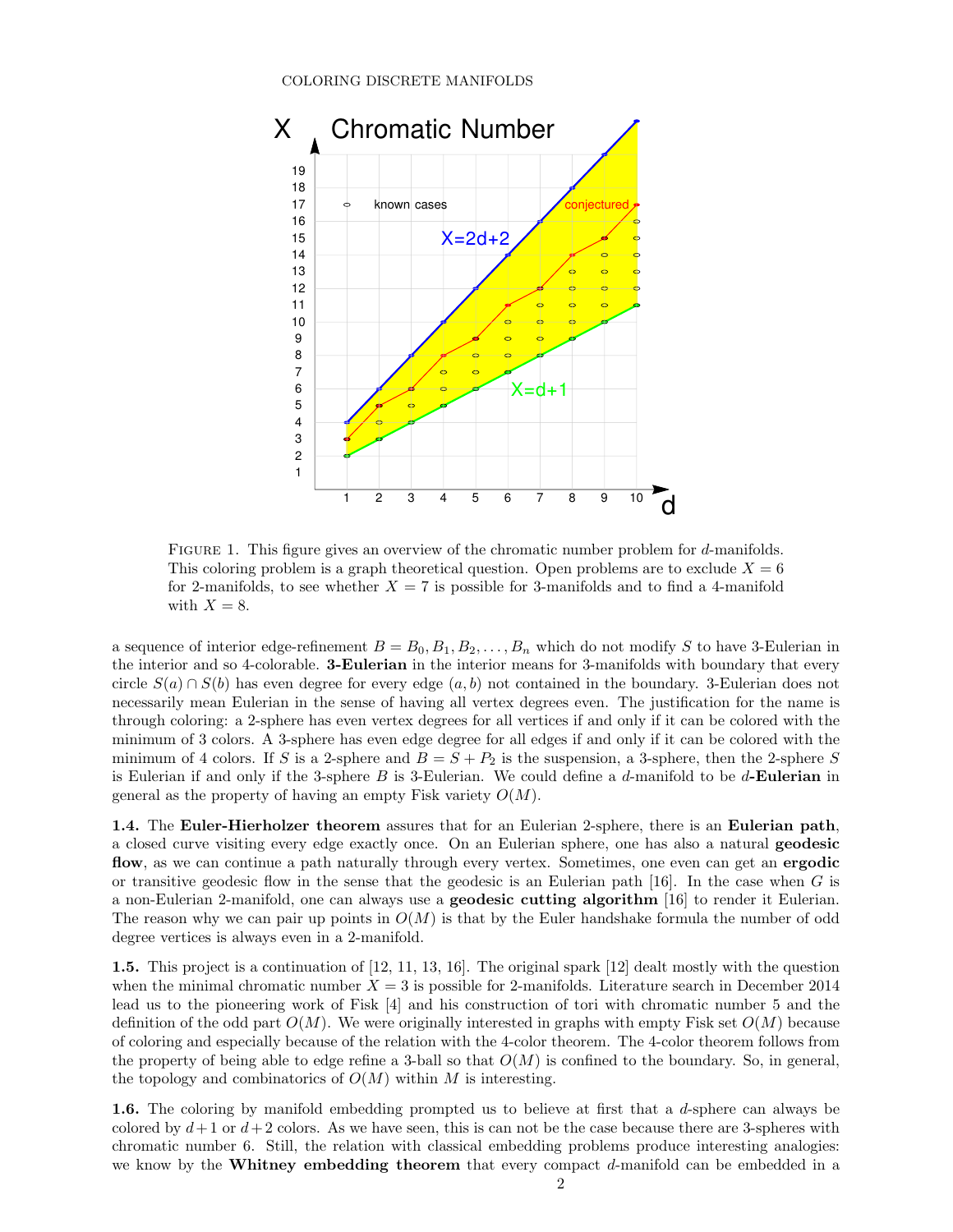2d-Euclidean space suggesting that we should be able to color with  $2d+1$  colors. There is still a possibility that this is actually the upper bound. For  $d = 2$  it gives 5 for  $d = 3$  it gives 7. Before trying to shoot for  $X(G) \leq 3(d+1)/2$  one could try to reach first the easier  $X(G) \leq 2d+1$ , provided this is possible. If the embedding should decide about the chromatic number, how come that d-spheres which can be embedded in a  $(d+1)$ -dimensional ball can not be colored by  $d+2$  colors in general? Maybe it is not the Whitney embedding but the Nash-Kuiper embedding which matters. We can by Nash-Kuiper  $C^1$ -embed any compact Riemannian d-manifold isometrically into a  $(2d + 1)$ -dimensional manifold, suggesting an upper chromatic bound  $2d + 2$  because we expect being able to locally refine the simply-connected ambient space become minimally colorable with  $2d + 2$  colors. Now, if we can refine an ambient  $(2d + 1)$ -dimensional space in which G is embedded without touching G, then  $2d + 2$  colors are sufficient. This is only an analogy of course as we do not use classical manifolds here. Still in the light of embedding theorems, the upper bound  $2d + 2$  becomes a natural one.

# 2. Upper bound

**2.1.** We now look for an upper bound on the chromatic number of d-manifolds, finite simple graphs which have  $(d-1)$ -spheres as unit spheres  $S(x)$ . In general, the minimal coloring problem for simply connected manifolds could be located in a polynomial complexity class, unlike the full problem on all graphs. The reason for being restricting to simply connected is that the manifold coloring problem in general depends on global properties and this could mean in general that the chromatic number might need full knowledge about the fundamental group. Also the in general hard problem of constructing Hamiltonian paths is easier for d-manifolds. We know that d-manifolds are Hamiltonian [15] a result which generalizes the statement of Whitney in the case  $d = 2$ . The recursive combinatorial definitions allow to use induction referring locally to unit spheres  $S(x)$  which are manifolds themselves of one dimension less. The general problem of coloring graphs with a minimal number of colors is known to be an NP-complete problem. Still, it is possible that on classes of d-manifolds the problem is easier. Especially on 2-spheres, the coloring problem should be solvable effectively in polynomial time. If that is the case, we believe that the topological frame-work could be a key in proving it. We especially expect that coloring 2-spheres and so solving the 4-color problem can be done in polynomial time.

2.2. It is necessary to stress here that there is a similar sounding but different topological graph coloring problem for graphs on 2-manifolds G of genus  $g(G)$  [21]. In this part of topological graph theory [6], the upper bound  $\chi(G) \leq H(g(G))$  was proven by Heawood [8], who also conjectured it to be sharp. Ringel and Youngs proved in [22] the **map color theorem**, stating that the **Heawood number**  $H(q)$  = Example and Toungs proved in [22] the **map color theorem**, stating that the **Heawood number**  $H(y) =$ <br>[(7 +  $\sqrt{48g+1}$ )/2] is a sharp upper bound on the chromatic number of a graph G embeddable in a surface of genus g and G is different from the Klein bottle (covered by Philip Franklin [5]). The algebraic number in the floor bracket is the solution to the equation  $(n-3)(n-4)/12 = g$  and Ringel and Youngs needed to show that on a surface of genus  $g = \lfloor (n-3)(n-4)/12 \rfloor$ , there is a complete subgraph  $K_n$  embedded. For  $n = 7$ , this gives the torus case  $g = 1$  of Heawood. The Heawood conjecture theme is a different problem than the manifold coloring problem we consider here. In the torus  $q = 1$  case for example, Heawood already saw that one can embed the complete graph  $K_7$  into a  $g = 1$  surface  $T^2 = R^2/Z^2$  but  $K_7$  is a 6-dimensional simplex. The 2-manifolds considered here are finite simple graphs which do not even allowed to contain the complete graph  $K_4$ . The d-manifold coloring problem is defined in all dimensions. It invokes only a finite, graph theoretical frame-work without any need to use Euclidean space. There appears also to be no (at least no obvious) connection to the coloring problem of Sarkaria [24] which is a generalization of the Heawood topological graph theory set-up to higher dimensions.

2.3. A conjecture of Albertson-Stromquist [1] can be rephrased in the current context that 2-manifolds can be colored by 5 colors or less. We will just prove the upper bound  $X \leq 6$  for 2-manifolds. In the case  $d = 2$ , one could also see that  $X \leq 6$  by producing closed Kempe chains cutting the manifold into contractible parts, where each part is a planar graph having chromatic number  $\leq 4$ . When cutting, we have to make sure to have even length of all the Kempe dividing chains. This can always be done by making detours (which is possible as long as not all vertex degrees are 4). The general inequality however can be proven with less effort and works in any dimension:

**Theorem 1.** Every d-manifold can be colored by by X colors with  $d+1 \leq X \leq 2d+2$ .

*Proof.* The **dual graph**  $\hat{G} = (\hat{V}, \hat{E})$  has as vertex set  $\hat{V}$  the maximal simplices of G. Two maximal simplices are connected if they intersect in a  $(d-1)$ -dimensional simplex. This graph is **triangle-free** as otherwise,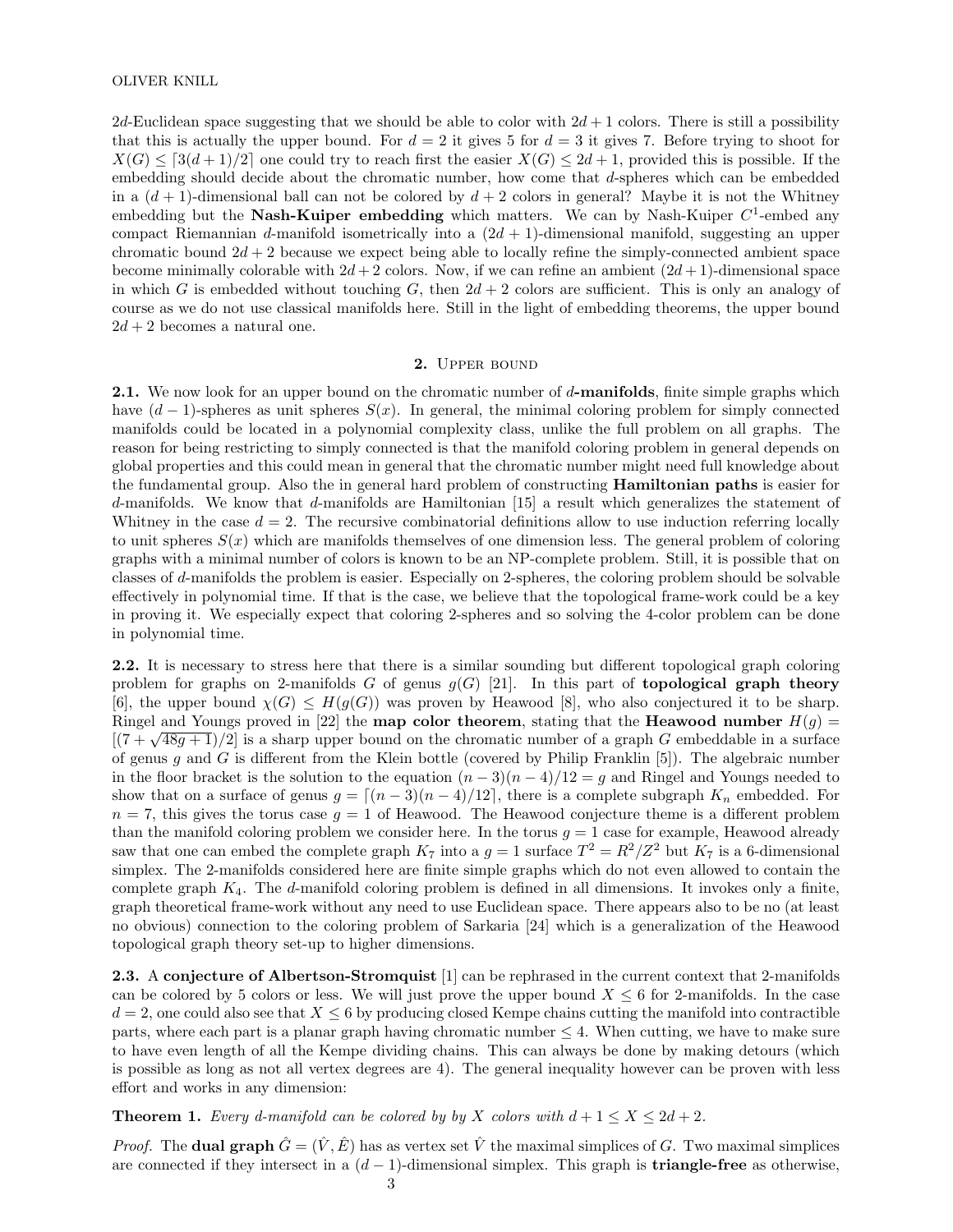a triangle would appear as the intersection of  $(d-2)$  unit spheres  $S(x_i)$ , where  $x = (x_0, \ldots, x_{d-2})$  is a  $(d-2)$ -simplex in G. While we will not need this, one can also note that the graph is  $(d+1)$ - regular because every simplex is connected to exactly  $d+1$  neighbors. We now can partition  $\hat{V}$  into two forests, where each tree generates itself in  $\hat{G}$  (if two vertices in the tree are connected in  $\hat{G}$  then they must be connected in the tree). The trees of the first forest use a coloring of the corresponding simplices with a first batch of  $(d+1)$  colors, the second forest tells which maximal simplices in G are colored with the second batch of  $(d+1)$  colors. Since  $\hat{G}$  is triangle free, the zero'th  $H^0(G')$  and first cohomology  $H^1(\hat{G})$  are the only cohomology groups of interest. Assume  $\hat{G}$  has the Betti vector  $(1, b)$  so that  $\chi(G) = |V| - |E| = 1 - b$  is the Euler characteristic. Now cut  $\hat{G}$  at b places to break the b homology cycles but making sure that the b edges (which are to be cut) do not form a closed loop. This produces a tree  $T \subset \hat{G}$ . Color this tree with 2 colors. Now put back the edges to get  $\hat{G}$  and  $\hat{G}$  is partitioned into two sets, where none of them has a closed loop of the same color. If there would be such a loop, it would have to intersect with no edge in  $T$  and so consist entirely of edges which were cut. To justify that one can cut  $\tilde{G}$  in b places without having a closed loop is proven by contradiction: assume we had a minimal example of a graph for which we need to make cuts along a closed loop to prune it to a tree. Then by minimality, each of the attached loops also would have to consist entirely of cuts. The same argument now can be applied again to see that all loops would have to be cut at every edge. By minimiality the union of loops is the graph. But that would mean that the number of edges is equal to b. This is impossible because by the **Euler-Poincaré formula**, the number of edges  $|E| = |V| + b - 1$  is larger than b.

**2.4.** The cohomology is only involved to justify that we can cut a triangle free graph  $(V, E)$  with less than |E| edges to render it a tree. One could also see this in an elementary fashion. Cutting all edges except 1 always produces a graph without loops.

2.5. This result prompts to look at a general **homotopy coloring problem** for finite simple graphs: how many colors are needed, if each connected coloring patch with the same color needs to be a contractible connected component? An upper bound is obviously the Lusternik-Schnirelman capacity, the minimal number of contractible graphs which cover the graph (see [10] for a graph version in a frame-work like here). This is enough as we can just color each of these patches differently. This means that spheres and balls have the **homotopy chromatic number** 2. A d-dimensional torus has Lusternik-Schnirelman capacity  $d+1$  and so homotopy chromatic number bound above by  $d+1$ . Theorem 3 tells that for every graph without triangles, this homotopy chromatic number is either 1 or 2 and that the homotopy chromatic number is 1 in the triangle-free case if and only if we deal with a forest. For triangle-free graphs, the chromatic number can be arbitrarily large [20] and that in the planar case, the chromatic number is  $\leq$  3 by Groetsch's theorem.

### 3. ARITHMETIC

**3.1.** Here is a simple observation about the Zykov join [29]  $A + B$  for general finite simple graphs A, B. (For simplicity, we write here + rather than  $\oplus$  as done in other places.) Remember that  $A+B$  is the disjoint union  $A \cup B$  for which additionally every vertex in A connected to every vertex in B. The join  $A + B$  of two spheres is a sphere again because  $S_{A+B}(a) = S(a) + B$  if  $a \in V(A)$  and  $S_{A+B}(b) = A + S(b)$  if  $b \in V(B)$ . Inductively with respect to dimension, we have that both  $A + S(b)$  and  $S(a) + B$  are spheres, establishing so that the join  $A + B$  is a sphere.

**Lemma 1.** The chromatic number is additive  $X(A + B) = X(A) + X(B)$  for the join operation in graphs.

*Proof.* The join  $A + B$  is the disjoint union with the additional enhancement that all vertices in A connected to all vertices in B. The color set on the A side therefore has to be disjoint with the color set on the B side so that the chromatic number must be larger or equal. An explicit coloring shows that the chromatic number is the sum.  $\Box$ 

3.2. This lemma immediately gives examples of spheres which have relatively large chromatic number:

**Corollary 1.** There are  $(2k-1)$ -spheres that can have chromatic number 3k. There are  $(2k)$ -spheres with chromatic number  $4 + 3(k - 1) = 3k + 1$ .

*Proof.* An example is  $C_5 + C_5 + \cdots + C_5$ . The sum of k such circles is a  $(2k-1)$ -sphere. For the second statement, throw in an additional 0-sphere which increases the chromatic number by 1.  $\Box$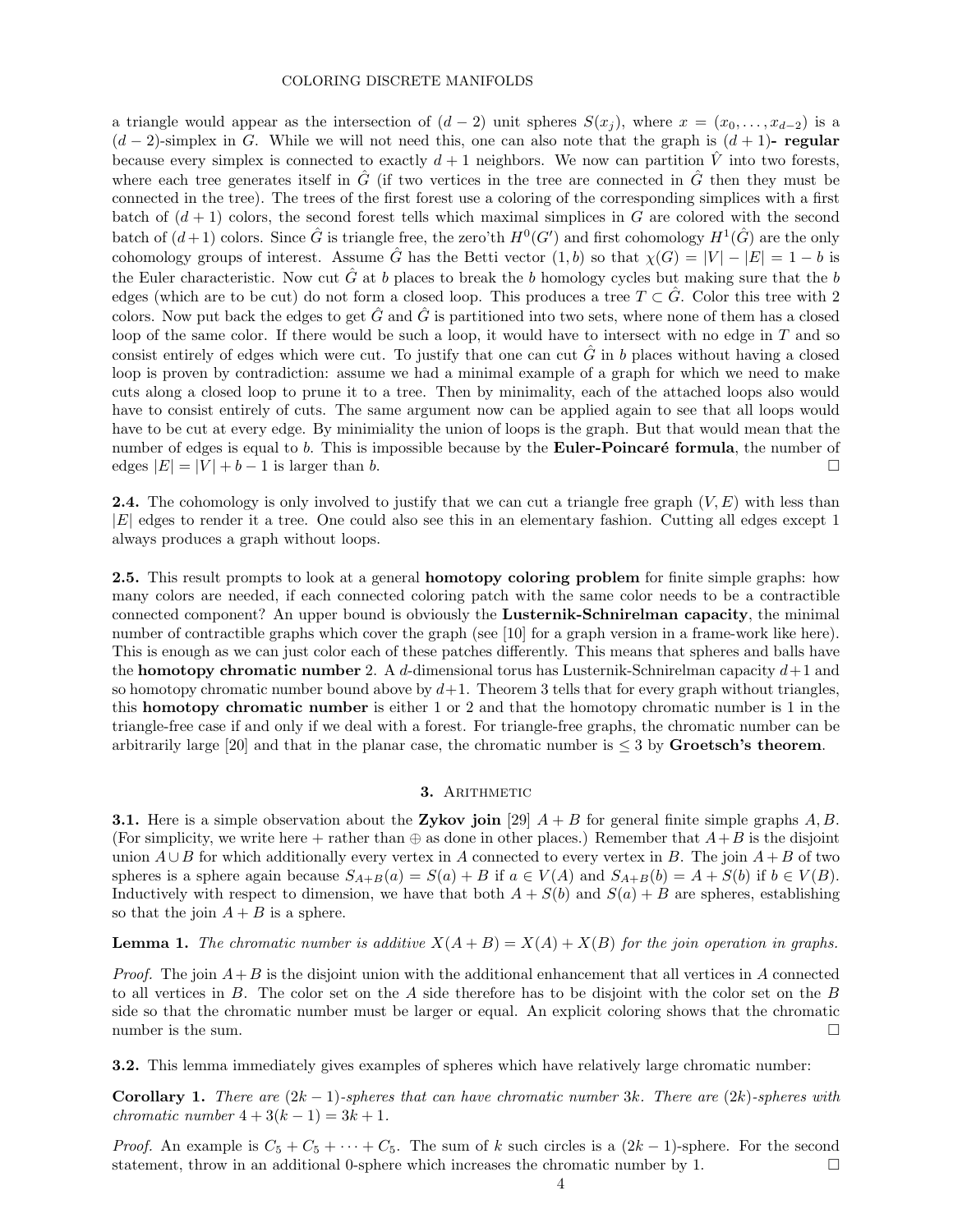**3.3.** A graph of maximal dimension d is called **minimally chromatic** if  $X(G) = d + 1$ . In a simply connected d-manifold, this will be equivalent to the fact that the Fisk variety  $O(M)$  is empty. Minimally chromatic graphs produce a sub-monoid of all graphs:

**Corollary 2.** If A and B are minimally chromatic graphs, then  $A + B$  is minimally chromatic.

*Proof.* Both the **clique number**  $f = \dim +1$  as well as the chromatic number  $f = X$  are additive  $f(A+B)$  $f(A) + f(B)$ .

**3.4.** If  $S_0 = \{\{a, b\}, \emptyset\}$  is the 0-sphere, then  $G + S_0$  is called the **suspension** of G. This is completely analogue to what we are used to in topology and if were to be allowed to use the geometric realization functor from graphs to topological spaces (of course taking the Whitney complex on the graph as usual so that discrete d-manifolds go over to smooth compact d-manifolds), the suspension commutes with it.

Corollary 3. Minimally chromatic graphs are invariant under suspension.

*Proof.* All 0-dimensional graphs are minimally chromatic and especially the 0-sphere  $S_0 = P_2$ , the two point graph. The suspension operation  $A \to A + S_0$  adds 1 to both the dimension dim as well as to the chromatic number  $X$ .

3.5. The basic compatibility of chromatic number with addition also would help to produce more examples for which we know the chromatic number. For example:

**Corollary 4.** If there would be a 2-manifold with  $X(G) = 6$ , then we also had a 3-manifolds with  $X(G) = 7$ , a 4-manifolds with  $X(G) = 9$  and a 5-manifolds with  $X(G) = 12$  etc.

3.6. Minimally coloring d-manifolds is a generalization of the 4-color problem because coloring 2-spheres settles the 4-color problem. In the case  $d = 2$ , a 2-manifold is a finite simple graph for which every unit sphere is a 1-sphere. A 1-sphere  $C_n$  is a cyclic graph of length  $n = 4$  or more. The task of coloring a manifold is "simple" after a refinement or more generally after taking a product: the chromatic number collapses to the minimal number  $d + 1$ .

3.7. The Zykov join can be augmented with a multiplication  $∗$  (called large multiplication or Sabidussi multiplication) to build an associative ring. But the product of two spheres is never a sphere any more. Still, let us just mention here for completeness that we still can find the chromatic number  $X(A * B)$  of a large product of two general graphs A, B.

**Lemma 2.** The chromatic number is multiplicative with respect to the large Sabidussi multiplication  $X(AB) =$  $X(A)X(B)$ . The chromatic number is therefore a ring homomorphism from the Sabidussi ring to the integers.

*Proof.* The vertex set of AB is the Cartesian product. Color a point  $(a, b)$  with the product of the colors of a and b. This shows that we can color AB with  $X(A)X(B)$  colors. But because every pair  $(a, b)$  is connected to  $(c, d)$  if one of the two  $(a, c)$  or  $(b, d)$  are connected in A or B, we can not use less colors.

3.8. One can see this also by duality to which we come momentarily. The graph complement operation is a symmetry of the category of graphs. It switches the numerical quantities chromatic number with clique covering number as well as switches independence number to clique number and switches the disjoint union with the Zykov join and switches the strong Shannon multiplication with the large Sabidussi multiplication.

**3.9.** There are two isomorphic rings, the **Shannon ring** (with disjoint union as addition and strong multiplication) and the Sabidussi ring (with join as addition and large multiplication). The independence number  $\alpha(G)$  is dual to the clique number  $c(G) = \overline{\alpha}(G)$ . The chromatic number X is dual to the clique covering number  $\overline{X}$ . For a multiplicative number in one ring, one can look at the growth rate in the dual picture. The clique number  $c(G)$  and clique covering number  $d(G)$  is multiplicative in the Shannon ring and the chromatic number  $X(G)$  and independence number  $\alpha(G)$  are multiplicative in the Sabidussi ring. The exponential growth rate of the independence number therefore is interesting in the Shannon ring which was the original motivation of Shannon. We can also look at the exponential growth rate of the chromatic number  $\limsup_{n\to infty} X(G^n)^{1/n}$  in the Shannon ring. This is motivated just by analogy because the independence number is dual to the clique number (which is multiplicative in the Shannon ring) and the chromatic number which is dual to the clique covering number which is multiplicative in the Shannon ring).

Corollary 5.  $X(A*B) \ge X(A)X(B)$  for the Shannon product.

*Proof.* The Shannon product graph  $A * B$  is a sub-graph of the Sabidussi product graph AB so that the chromatic number can only become larger or stay the same.  $\Box$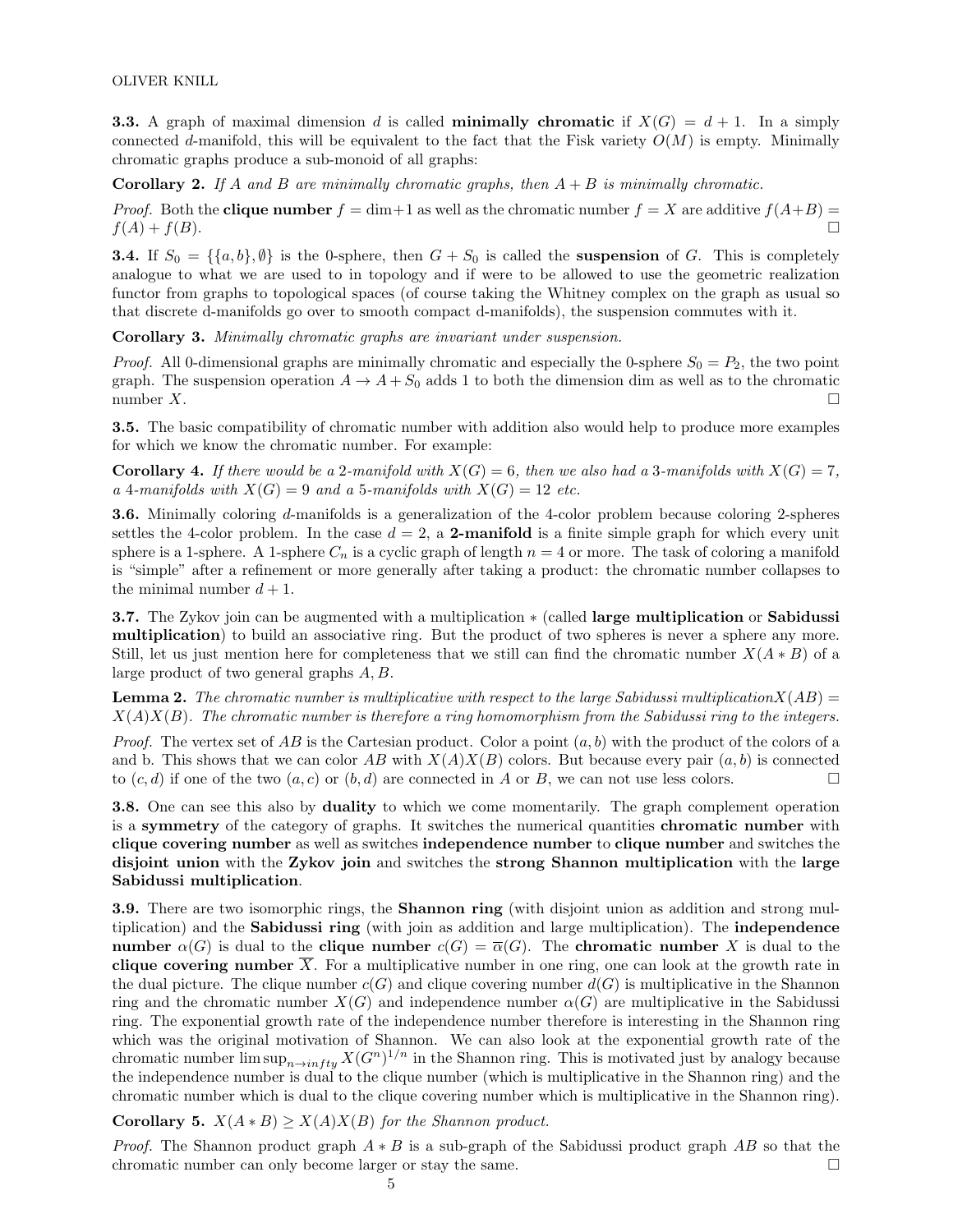3.10. One can now ask about the exponential growth rate of the chromatic number in the Shannon ring

$$
\Theta(G) = \limsup_{n \to \infty} X(G^n)^{1/n}
$$

.

This is already tough for products of odd cycles. For the product of p odd cycles of lengths at least  $2^p + 1$ one has  $\chi(G) = 2^p + 1$  [28].

**3.11.** For  $G = K_m$  for example,  $\Theta(G)$  is  $(m+1)$ . For  $G = C_4$  we still have  $X(C_4*C_4) = 4$  but for  $G = C_5$ we expect  $X(C_5 * C_5)$  to be larger than 9. We were unable to have our computer algebra system to evaluate the chromatic number of the Shannon product  $C_5 * C_5$  yet which is a graph with f-vector (25, 100, 100, 25) and Euler characteristic 0. It is a graph homotopic to a 2-torus and has Betti vector  $(1, 2, 1)$ .

### 4. Minimal chromatic number

4.1. The problem to minimally color a d-manifold with  $(d+1)$  colors is a problem originally studied by Percy Heawood. For 2-manifolds, the Fisk set  $O(G)$  of vertices with odd cardinality produces **local obstacles** for minimal 3-coloring. In the simply connected case, there are also global constraints which matter. There are also interesting connections between **local and global situations** as the Fisk set  $O(G)$  of odd degree vertices on a discrete 2-torus can never be a 0-sphere if the rest is flat: by Gauss-Bonnet, it would have to consist of a pair of vertices with vertex degree 5 or 7 [9] which is not possible. The proof is that the Burger's vector is not zero. In the monograph [3], Steve Fisk studied in particular the set of minimal colorings of a simplicial complex theoretically.

4.2. Given two finite simple graphs A, B, the Cartesian product (Stanley-Reisner)  $(A \times B)_1$  is the graph in which the vertices are the pairs  $(x, y)$ , where x, y are complete sub-graphs of A or B and where  $(x, y)$  and  $(u, v)$  are connected if they are different and either  $x \subset u, y \subset v$  or  $u \subset x, v \subset y$ . If 1 is the one-point graph, then the product  $A \times 1$  is the Barycentric refinement of A.

4.3. This Cartesian product is the Stanley-Reisner ring construction if one looks at the product algebraically. We were actually searching with the help of a computer for such a product in 2015 [14], then realizing the Stanley-Reisner ring construction and then later also saw that it is just the Barycentric refinement graph of the Cartesian product of simplicial complexes (which is not a simplicial complex but which has a Barycentric refinement that is). The actual Stanley-Reisner product is defined within the polynomial rings.

4.4. Like on the level of polynomials, the Stanley-Reisner product given b  $A_1, B_1 \to (A \times B)_1$  is associative. But if we start with graphs A, B and get to  $(A \times B)_1$  then it is of course not. We have  $A \times (1 \times 1) = A \times 1 = A_1$ and  $(A \times 1) \times 1 = A_1 \times 1 = A_2$  are first and second Barycentric refinements  $A_1, A_2$  are not the same for graphs of positive dimension. On the level of connection graphs, the Cartesian product becomes an associative product and leads to the Shannon ring [25] (where the disjoint union is the addition) which is isomorphic to the Sabidussi ring [23] (where the join operation is the addition). As we are interested here primarily in products which preserve manifolds, the product  $(A \times B)_1$  is adequate. The chromatology of this product is not interesting however as in general a product always produces manifolds with minimal chromatic numbers:

**Lemma 3.** The Barycentric refinement of any d-manifold always has minimal chromatic number  $d + 1$ . More generally, the product  $(A \times B)_1$  of a p-manifold and a q-manifold is a  $(p+q)$ -manifold of minimal chromatic number  $X(A \times B) = p + q + 1$ .

*Proof.* The Barycentric refinement of a graph  $A \times 1$  has as vertices the complete subgraphs and connects two if one is contained in the other. The dimension is the coloring function. The dimension ranges from 0 to the maximal dimension d. This means that there are  $d+1$  different values.

4.5. The general problem of coloring d-manifolds is hard for the simple reason that already the coloring of 2-spheres is equivalent to the 4-color theorem. The fact that 2-manifolds can have chromatic number 5 was first demonstrated by Fisk. It has been conjectured in a similar setting by Albertson-Stromquist that 5 is an upper bound for 2-manifolds [1]. Albertson and Stromquist establish this in the case of tori as along as homotopically nontrivial cycles have length 8 or more.

4.6. An upper bound for the chromatic number in the case of  $(d = 2)$ -manifolds also could be deduced from the 4-color theorem: the chromatic number of a 2-manifold with or without boundary is 6 or less because we can make cuts of even length along finitely many curves to have connected components which are all planar. By the 4-color theorem one can color each component with 4 colors different from the 2 colors which are needed for the cuts. For  $d = 3$ , one could cut the 3-manifold into connected components and get  $X \leq 9$  for 3-manifolds. Theorem (3) is already better however there.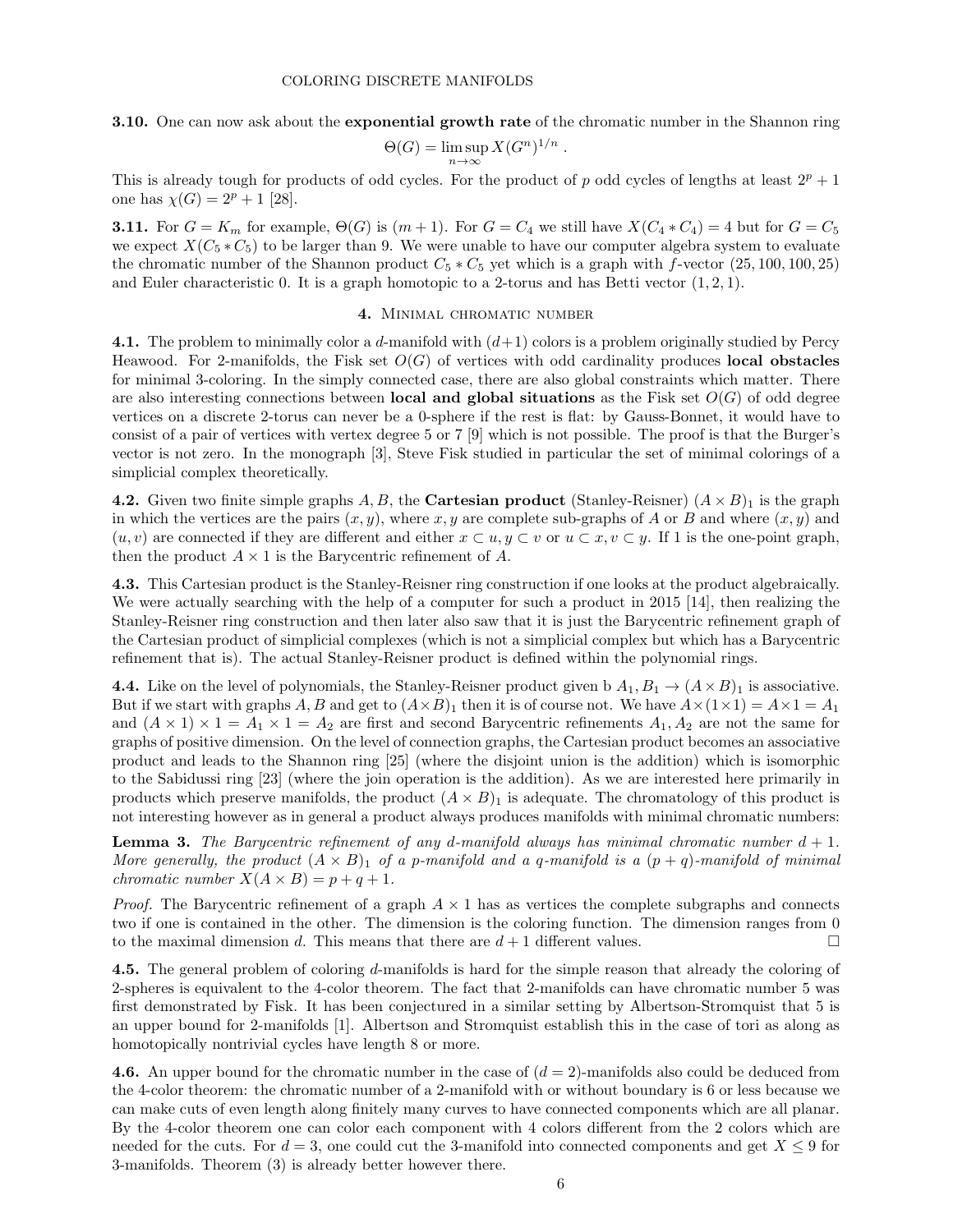## 5. THE FISK VARIETY  $O(M)$

**5.1.** A  $(d-2)$ -simplex  $x = (x_0, \ldots, x_{d-2})$  in a d-manifold G defines the 1-sphere  $S(x_0) \cap \cdots \cap S(x_{d-2})$ . It is called the dual sphere of x. It is labeled odd if it has odd length. Since Fisk first considered this set, we call  $O(M)$  the Fisk variety. It is not a  $(d-2)$ -manifold in general. We actually wondered under which conditions it is a manifold and have an answer below.

5.2. The following Lemma essentially goes back to Heawood and is discussed also in [4]. It only applies for d-spheres, where we do not have to worry about monodromy issues when coloring.

**Lemma 4** (Heawood). For a d-sphere,  $X(G) = d - 1$  if and only if  $O(G) = \emptyset$ . The same holds for d-manifolds which are simply connected.

*Proof.*  $X(G) = d - 1$  means that coloring one simplex determines the coloring of the entire graph. In order to have compatibility, we need that going along a closed loop in the dual graph works and that needs each small closed loop to be even.

5.3. An interesting example of a positive curvature manifold G different from a 4-sphere is the complex **projective plane**  $\mathbb{PC}^2$  which is a real 4-manifold and admits a positive curvature metric. (Of course we still mean here a discrete graph implementing that 4-manifold and not the actual manifold in differential geometry). It would be interesting to know what the maximal chromatic number can be. We expect it to be the same than the maximal chromatic number of a 4-sphere: as the Betti vector is  $(1, 0, 1, 0, 1)$  and G is simply connected, the usual monodromy constraint does not apply. There could be a surprise however.

**5.4.** For any 2-manifold M, the Fisk set  $O(M)$  is a finite set of vertices. There are an even number of elements in  $O(m)$  because the **Euler handshake formula** tells  $\sum_{x \in V} |S(x)| = 2|E|$  for any finite simple graph  $G = (V, E)$ . If there would be an odd number of odd degree vertices, the sum of the vertex degrees would be odd, which is not possible. We can rephrase this by saying that  $O(M)$  is a finite union of disjoint 0-spheres.

5.5. Let us now look at the case  $d = 3$ :

**Lemma 5.** For a 3-manifold M, the set  $O(M)$  is a finite union of closed curves. They can intersect only in 0-dimensional parts. In particular, there can not be any lose ends. If  $O(S(x))$  is a 0-sphere or empty for every unit sphere  $S(x)$ , then  $O(M)$  is a simple closed curve.

Proof. The critical edge set intersects at every vertex in an even number of edges. This follows from the fact that an interior edges in a unit sphere is critical if and only if the vertex on  $S(x)$  is critical.

5.6. The example of the 600-cell M (which is a 3-sphere) shows that all edges can be part of the Fisk set  $O(M)$ . The reason is that every vertex in every unit sphere, an icosahedron has an odd number of 3 dimensional tetrahedra hinging on.

5.7. The following result appears as Proposition 56 in [4] (Fisk did not exactly look at the discrete manifold notion considered here but that is not so relevant.)

**Lemma 6.** If G is a p-manifold and H is a q-manifold with  $p, q \geq 2$ , then  $O(G+H) = G+O(H) \cup O(G)+H$ .

*Proof.* Every  $(d-2)$ -simplex x in  $G + H$  is either the join of a  $(p-2)$ -simplex in G with a q simples H or the join  $x + y$  of a  $q - 2$  simplex x in H with a p simplex y in G In both cases,  $x + y$  is in  $O(G + H)$  if the  $p-2$  simplex is in  $O(H)$  or  $O(G)$ . A third possibility is that  $x + y$  is the join of  $(p-1)$ -simplex x in G with a  $q-1$  simplex y in H but then the dual  $x + y$  is the join of two 0-spheres which makes it even.

**5.8.** Fisk shows that if a 3-sphere the two circles can be linked. An example is the 3-sphere  $G = C_5 + C_5$ . An association to the Hopf fibration comes up. Fisk also shows that it is possible to realize any possible knot in  $S_3$  as  $O(M)$ . This is an interesting combinatorial result as we take a knot, enclose it with 3-dimensional tetrahedra in such a way that every edge has an odd number of such tetrahedra hinging on. Now we argue that we can continue this to a consistent triangulation of the entire surrounding 3-sphere. In Fisks proof Seifert surfaces play a crucial role. One of the open questions (Problem 9) of Fisk asks whether there is an example, where  $O(G)$  consists of two linked circles of even length.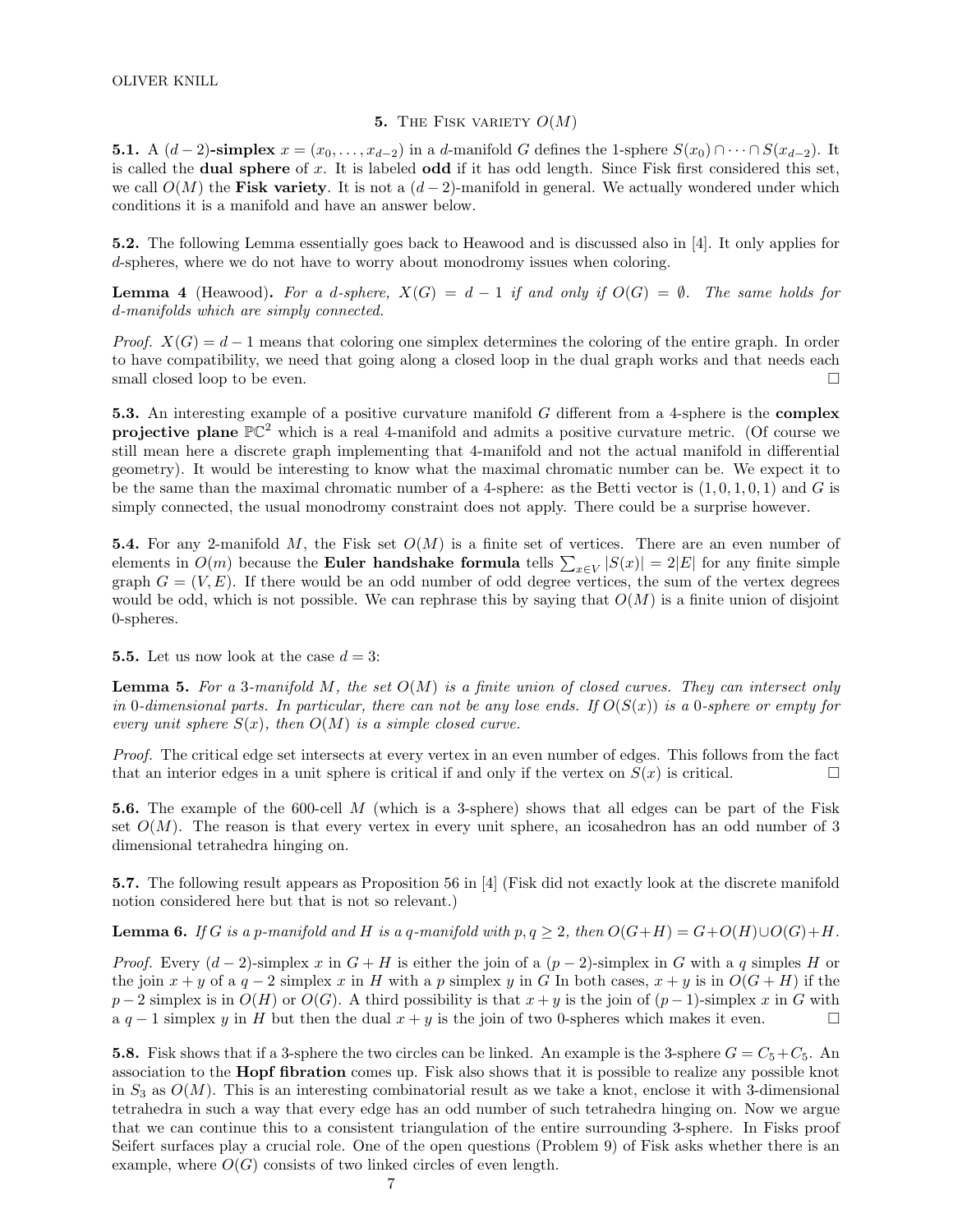#### COLORING DISCRETE MANIFOLDS

5.9. For us, it had been an interesting question is whether it is possible to edge refine a 3-sphere M with an inscribed Fisk knot  $O(M)$  to make the knot  $O(M)$  disappear after the modification. We have noticed no constraints so far. In the case  $C_5 + C_5$  for example, where we have a link of two circles, a first refinement merges the two linked circles of length 5 to a single circle of length 6, a second refinement, then removes that circle. As explained several times already, the ability to edge refine the interior of a 3-ball implies the 4-color theorem. An easier still open question is: is it true that every 3-sphere can be edge refined to become Eulerian? In the case  $d = 2$ , the answer was yes and we were able to use a billiard cutting procedure to make M Eulerian.

## 6. The Fisk manifold

6.1. A co-dimension 2-sphere in a sphere is called a knot. More generally, one can also look at co-dimension 2-manifolds in a manifold and still call them **knots**. They play a role in many different parts of mathematics. Just a year ago, we looked at the structure of positive curvature manifolds [18] in the Grove-Searle case [18], where the theory of Kobayashi [19] and Conner [2] assures that any positive curvature manifold M with a  $S^1$ - symmetry has a fixed point set  $F(M)$  of even co-dimension. A theorem of Grove-Searle [7] then severely restricts the structure of M if  $F(M)$  has co-dimension 2. It quite directly implies (without further hard analysis) that a positive curvature 2, 4, 6 or 8 manifold of that type has positive Euler characteristic.

6.2. Now, in a completely different set-up of discrete manifolds  $M$ , one has a co-dimension-2 set  $O(M)$  which can be seen as a union of discrete  $(d-2)$ -manifolds. This set has first been considered by Fisk, who also used the notation  $O(M)$ . We call it the Fisk set for graphs and Fisk variety if M is a discrete manifold. It sometimes is a manifold and would call it then the Fisk manifold. Fisk had been looked at 3-manifolds, where  $O(M)$  was a link or a knot. An example is the 3-sphere  $G = C_5 + C_5$  where  $O(G)$  is a union of two circles. If we take  $G = C_5 + C_4$ , then  $O(G)$  is a single circle. For the 4-manifold  $G = S_0 + C_5 + C_4$  which is the join of the previous example, then  $O(G)$  is the suspension of  $C_5$ , a 2-manifold with  $S_0 = (\{a, b\}, \emptyset)$ . In this case, we have  $O(S(a)) = O(S_B) = C_5$ . For the other unit spheres, we either have  $O(S(x)) = C_4$  or  $O(S(x)) = 0.$ 

**6.3.** Here is a result which characterizes that the Fisk set  $O(M)$  is a manifold:

**Theorem 2.** If  $O(S(x))$  is a  $(d-3)$ -sphere in the  $(d-1)$ -sphere  $S(x)$  for all x of  $O(S(x))$  is empty, then  $O(M)$  is a  $(d-2)$ -manifold in M. The statement can be reversed.

*Proof.* If  $v_0$  is a vertex in  $O(M)$  and  $x = (v_0, \ldots, v_{d-2})$  is a maximal  $(d-2)$ -simplex attached to v, then by definition, the intersection  $S(v_1) \cap \cdots \cap S(v_{d-2})$  is an odd circle in  $S(v_0)$  because  $S(v_0) \cap S(v_1) \cap \cdots \cap S(v_{d-2})$ is an odd circle in M. The unit sphere of x in  $O(M)$  is now the set  $O(S(x))$  which is a  $d-3$  sphere proving that  $O(M)$  is a manifold.

**6.4.** The interesting thing is that  $O(G)$  can be a 2-manifold in a 4-manifold G such that  $O(S(x)) = O(M) \cap$  $S(x)$  is a knot in  $S(x)$  for some x.

# 7. Coloring 2-spheres

7.1. In this section we review the restatement of the 4-color theorem as the statement  $\chi(G) \leq 4$  for 2spheres. This has been done before, but now we try to avoid the classical notion of **planar** and use the Kuratowski condition for planarity as a definition. The restatement of the 4-color theorem in terms of 2-spheres is more elegant because we do not have to bother with the notion of planarity which involves conditions about embedded graphs.

7.2. The 4-color theorem tells that the chromatic number of a planar graph is 4 or less. We can by Kuratowski ditch the Euclidean reference and stay within combinatorics by defining planar as a graph which does not contain a 1D-refined version of the hyper-tetrahedron  $K_5$  or the utility graph  $P_3 + P_3$ .

**7.3.** A 2-sphere is a finite simple graph such that every unit sphere  $S(x)$  is a cyclic graph of length 4 or more and such that removing a vertex produces a contractible graph. Recall that a graph is **contractible** if there exists a vertex  $v \in V$  such that G and  $G - v$  are both contractible. The following result readily follows from the 4-color theorem because 2-spheres are planar:

**Theorem 3** (Sphere coloring theorem). A 2-sphere has chromatic number 3 or 4.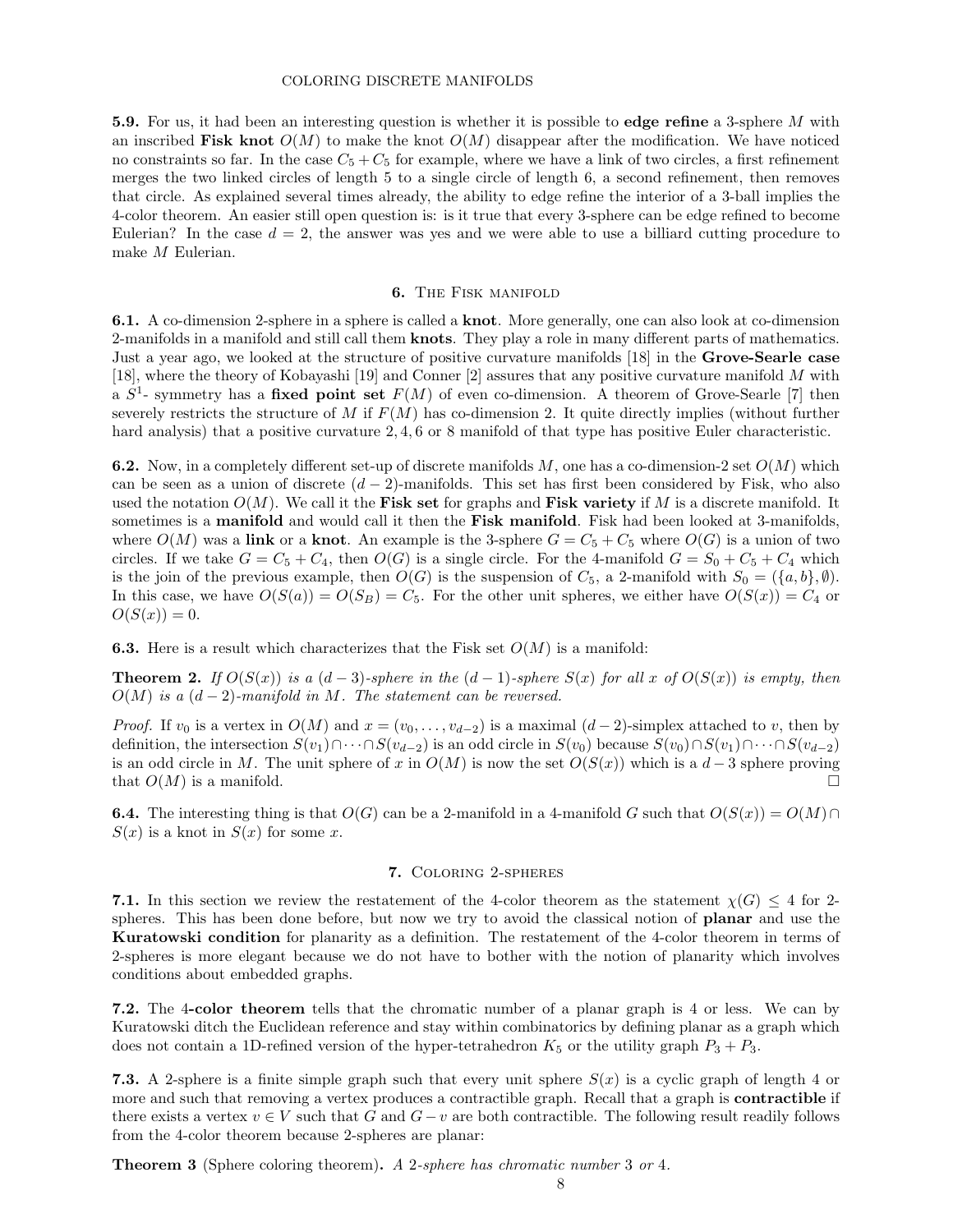### OLIVER KNILL

7.4. This sphere version is actually equivalent to the standard 4 color theorem because of the following two lemmas:

**Lemma 7** (Whitney). G is a 2-sphere if and only if G is maximally planar, is 4-connected and has more than 5 vertices.

Proof: (i) Assume first that G is a 2-sphere. Then it must contain a vertex x and a unit sphere  $S(x)$  leading to a wheel graph W with at least 5 vertices and then an additional vertex y so that  $G - y$  is W. This means that G has at least 6 vertices. It is planar because  $G - v$  is a 2-ball, a finite simple graph in which every unit sphere is either a cyclic graph or then a linear graph of length 2 or more. By Kuratowski, we must show that G can not contain 1D-refinement of  $K_5$  or  $K_{3,3}$ . We prove that by induction. Start with the smallest possible 2-ball, the wheel graph. This clearly does not contain neither  $K_5$  nor  $K_{3,3}$  as we can list all sub-graphs. Now verify the Kuratowski conditions by induction. Assume it works for  $n$  and take a 2-ball G' of order  $n + 1$ . It is of the form  $G' = G +_{A} x$  where x is attached to a linear subgraph A the boundary circle of G. If G' contained an embedded utility graph  $H + x$ , then also H had an embedded utility graph. If G' contained an embedded complete graph  $H + x$ , then also H had an embedded complete graph H. Now show that a 2-sphere is maximally planar: adding an edge  $e = (a, b)$  adds a new point b to a unit sphere  $S(a)$  which is then no more a circle: either b is part of  $S(a)$  or not and in both cases the sphere  $S_{S(a)}(a)$  has more than 2 points. Finally, we verify that a 2-sphere  $G$  is 4-connected. Assume  $G$  could be separable by three points  $(a, b, c)$ . We can assume that two are connected as removing an isolated point does not change connectivity. Either  $(a, b, c)$  is a linear graph or then a triangle. In both cases, the complement is connected as can be shown by verifying with respect to induction on the size of  $G - x$ .

(ii) now assume G is maximally planar and 4 connected and has at least 6 vertices. Each unit sphere must have 4 or more elements as otherwise it would not be 4-connected. The unit sphere can not contain  $K_3$  as we otherwise have  $G = K_4$  or that G contains a  $K_4$  as a strict subgraph, violating 4-connectivity. As  $S(x)$ has no triangles, it is one dimensional. The vertex degree is 2 for every point in  $S(x)$ . If it is 1 for some point a in  $S(x)$ , then there must be an other end point b in  $S(x)$  and we can connect  $(a, b)$  without violating 4 connectivity nor planarity and so violate maximal planarity. If the vertex degree were larger than 2, and the neighbors are a,b,c, this means that  $S(x)$  contains a star graph y-a,y-b,y-z. Removing x,y and one of the vertices a,b,c must keep the graph connected so that all a,b,c are connected. But that means that x,y,a,b,c is homeomorphic to a complete graph  $K_5$  which violates the Kuratowski definition of planarity. We know now  $S(x)$  is a circular graph and so that G is a discrete manifold. The analogue classification of 2-manifolds holds in the discrete. The orientability and the genus determines the type. In the positive genus case, G is not simply connected, we can embed the utility graph and G is not planar. In any 2-manifold we can embed  $K_{2,3}$  which has 5 points  $P_3 + P_2$ . Now, if there is an additional homotopically non-trivial closed loop, we can embed  $K_{3,3}$  by connecting a 6'th point to  $P_3$  along the loop.

7.5. Whitney writes in [27] about a verson of this result and expressed satisfaction that it can be used to prove the Kuratowski theorem.

7.6. The second lemma is hard to attribute. According to [26], it is a reduction step has been rediscovered by virtually anybody working on graph coloring:

Lemma 8 (Folklore). If we can color maximally planar 4-connected graphs, we can color all planar graphs.

*Proof.* Given a planar graph  $H$ . Make it maximal. If we can color the maximal one, we can color  $H$ . So, we can assume G is maximally planar. Every graph can be decomposed into 4-connected pieces. If there is one 4-connected component, we have a 2-sphere. If there are n connected 4-components, make a cut for one.

7.7. We originally thought that coloring 2-spheres is easy by using Kempe chains along a Reeb foliation [17]. Kempe chains famously work well for the 5-color theorem but it is not constructive there as it is a reduction argument establishing that a degree 5 vertex in a minimal counter example needing 6 colors can not exist when coloring a 2-sphere. The explicit coloring for the upper bound  $X(G) \leq 2d + 2$  for all d-manifolds is constructive in all dimensions and in particular for  $d = 2$ , where just cut the dual graph of the 2-sphere. This is a 3-regular triangle-free graph. Let us just state this for the record:

Corollary 6. The process of 6-coloring a 2-manifold is constructive and can be done fast. The same holds for  $(2d + 2)$ -coloring a d-manifold.